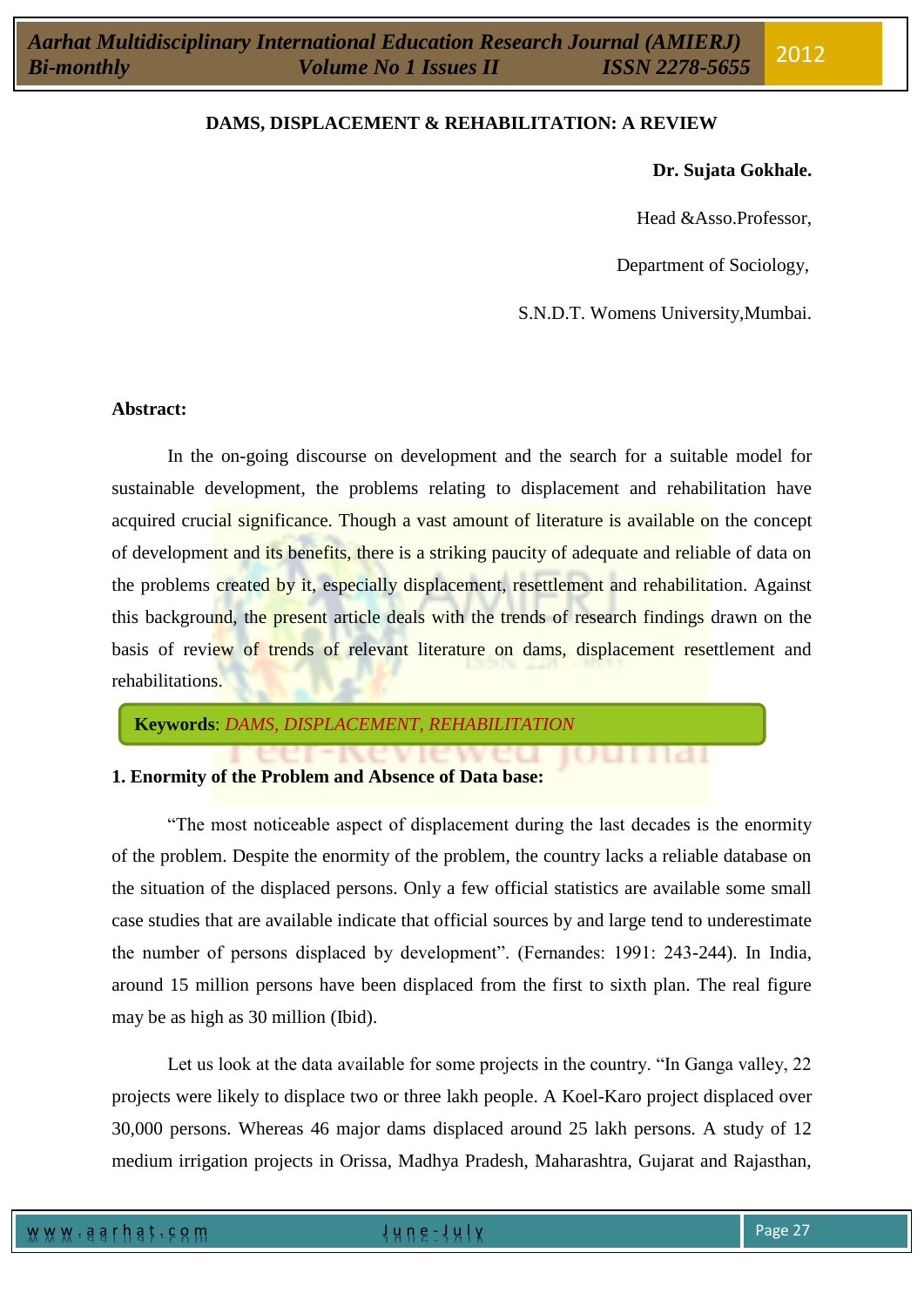Dadra and Nagar Haveli shows that together they displaced 2,11,174 families or an average of 1,810 per dam" ( J. C. Das : 1988 : 269)

While looking at situation in Maharashtra. We can observe that, "In Maharashtra Pavana and Kalammawadi displaced 9 villages each". (Paranjape: 1982: 8to16). Dhom dam Irrigation project located in upper Krishna valley in Satara district of Maharashtra affected 29 villages (Sawant: 1985: 28]. According to B. L. Joshi, (1982:5), "Jayakwadi dam near Paithan in Aurangabad district of Maharashtra submerged 118 villages of 70,000 peoples".

"Whereas Koyana dam displaced 150 villages (Nimbkar, Karve: 1969: 10). The Kukadi Irrigation Project in Pune is one of the major irrigation projects in the state. It constitutes of five dams, Viz. Yedgaon, Waduj, Manikdoh, Dimbhe and Pimpalgaon, Submereged 40 villages". (Yadav:1983 : 3)

While looking at situation in India, we can note that, "Approximately 1,600 dams" have been constructed after independence in India and 100-120 lakh people have been displaced". (Kothari Smitu: 1996 : 1476-1485). But according to Walter Fernandes (1994: 243) number of people displaced by dams in 1951 to 1990 are approximately 1 crore 64 lakh.

# **2. Who Are the Victims of displacement?**

The studies have also pointed that it is the poor people, mainly tribals, SC's, ST's, have become the victims of displacement. The following table presents data regarding major irrigation projects, completed during the period between 1951 to 1986, their location, area under submergence and displaced total population including percentage of tribal population.

# **Displacement by a Few Major dams under Construction or Planned in Different States of India.**

| Sr.<br>No. | Name   | River       | <b>State</b> | Area to be<br>submerge<br>(ha.) | Population<br>be<br>to<br>displaced<br>(closest)<br>100) | of<br>$\%$<br>tribal |
|------------|--------|-------------|--------------|---------------------------------|----------------------------------------------------------|----------------------|
| 1.         | Lalpur | Heran       | Gujarat      | 4,500                           | 11,300                                                   | 83.20                |
| 2          | Daman  | Daman Ganga | Gujarat      | 7,544                           | 8,700                                                    | 48.70                |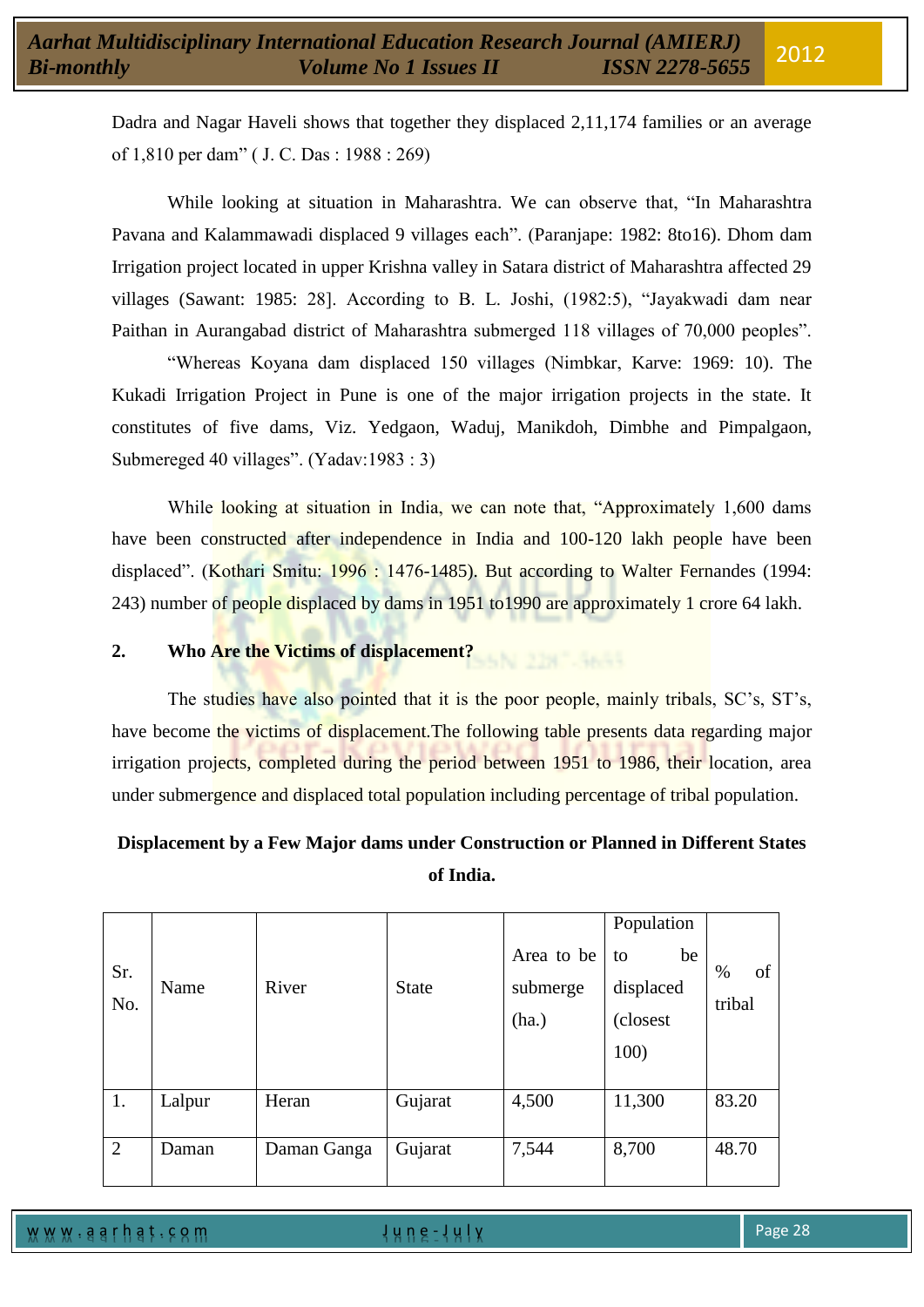*Aarhat Multidisciplinary International Education Research Journal (AMIERJ) Bi-monthly Volume No 1 Issues II ISSN 2278-5655* 2012

| $\overline{3}$ | Karjan          | Karjan       | Gujarat      | 3,677     | 11,600    | 100.00    |
|----------------|-----------------|--------------|--------------|-----------|-----------|-----------|
|                |                 |              |              |           |           |           |
| $\overline{4}$ | Sardar          | Narmada      | Gujarat      | 7,469.61  | 10,400    | 98.94     |
|                | Sarovar         |              |              |           |           |           |
|                |                 |              |              |           |           |           |
|                |                 |              | Maharashtra  | 6,683.63  | 7,500     | 99.92     |
|                |                 |              | <b>MP</b>    | 14,148    | 247,500   | 51.64     |
| 5              | Narmada         | Narmada      | <b>MP</b>    | 91,348    | 170,000   | 20.00     |
|                | sagar           |              |              |           |           |           |
| 6              | Maheswar        | Narmada      | <b>MP</b>    | 4,856     | 6,200     | 60.00     |
|                |                 |              |              |           |           |           |
| $\tau$         | Bansagar        | Sone         | Mp           | 51,648    | 127,000   | NA        |
| 8              | <b>Bodhghat</b> | Indravati    | <b>MP</b>    | 12,250    | 12,700    | 73.91     |
|                |                 |              |              |           |           |           |
| 9              | Icha            | Kharkai      | <b>Bihar</b> | 4,268.29  | <b>NA</b> | <b>NA</b> |
|                |                 |              | Orissa       | 8,536.59  | 30,800    | 80.00     |
| 10             | Upper           | Indravati    | Orissa       | <b>NA</b> | 18,500    | 89.20     |
|                | Indravati       |              |              |           |           |           |
| 11             | Chandil         | Subarnarekha | <b>Bihar</b> | 17,683    | 37,600    | 87.92     |
|                |                 |              |              |           |           |           |
|                |                 |              |              |           |           |           |
| 12             | Koel-karo       | Koel-karo    | <b>Bihar</b> | 17,763    | 66,000    | 88.00     |
| 13             | Masan           | Masan        | <b>Bihar</b> | 4,498     | 3,700     | 31.00     |
|                | Reservoir       |              |              |           |           |           |
|                |                 |              |              |           |           |           |
| 14             | Polavaram       | Godavari     | MP and AP    | 44,513    | 150,000   | 52.90     |
|                |                 |              |              |           |           |           |
|                |                 |              |              |           |           |           |
| 15             | Inchampall      | Godavari     | AP           | 71,000    | 38,100    | 76.28     |
|                | $\mathbf{i}$    |              |              |           |           |           |
|                |                 |              |              |           |           |           |
| 16             | Bhopalpat       | Indravati    | <b>MP</b>    |           | 8,800     | 50.00     |

w w w . a a r h a t . c o m a set of the set of the set of the set of the set of the set of the set of the set of the set of the set of the set of the set of the set of the set of the set of the set of the set of the set o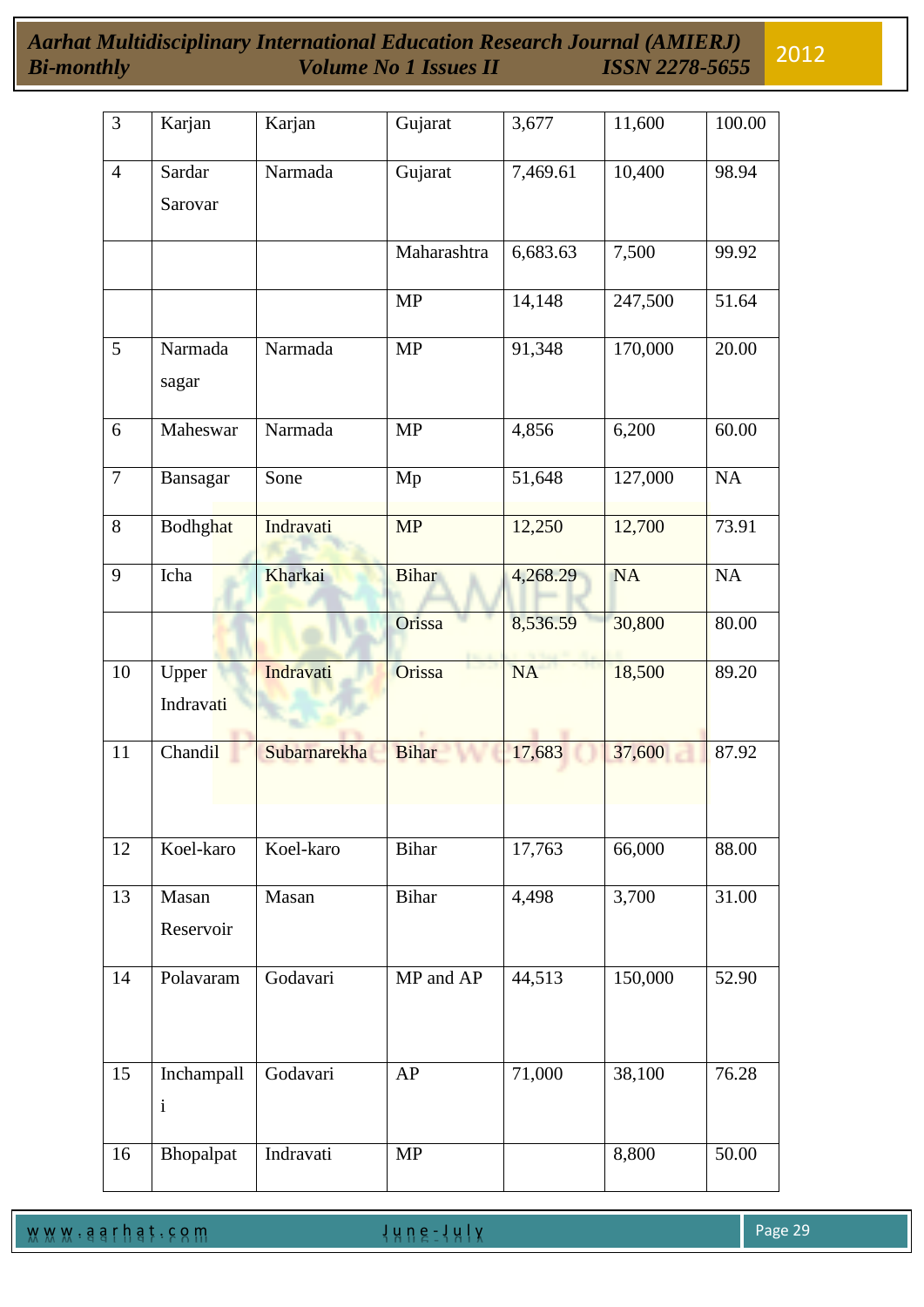|    | nam        |            |             |            |           |           |
|----|------------|------------|-------------|------------|-----------|-----------|
|    |            |            | Maharashtra | 20,000     | NA        | <b>NA</b> |
| 17 | Tultuli    |            | Maharashtra | 5,420      | 13,600    | 51.61     |
| 18 | Mahi       | Mahi       | Maharashtra | 14,340     | 38,400    | 76.28     |
|    | Bajaj      |            |             |            |           |           |
|    | Sagar      |            |             |            |           |           |
| 19 | Gosi Khurd | Waubegaba  | Maharashtra | <b>NA</b>  | 65,200    | Nil       |
| 20 | Tehri      | Bhagirathi | <b>UP</b>   | 5,200      | 85,600**  | <b>NA</b> |
|    |            |            |             | 4,17,346.8 | 11,69,200 | 50.13     |
|    |            |            |             | 5          |           |           |

**Source:** Pawar Patil (1998) P. 208, Enakshi Ganguli Thukral (ed.), 1992: 84-85.

- Most of these figures are from the 1971 census. The numbers would have increased by over 30 per cent by now.
- \*\* The density here is very high (1,646 per sq.km.) because the whole town of Tehri will be submerged.

The following table shows the displacement of tribal due to various developmental projects.

| Project            | Tribal<br>region | Tribal DPs | Tribals<br>all DPs region | <sub>of</sub><br>$\%$ | Tribals<br>rehabita<br>tions | <b>Backlog</b> |
|--------------------|------------------|------------|---------------------------|-----------------------|------------------------------|----------------|
| Mines              | 14,15,000        | 12,00,000  | 57.14                     | 84.41                 | 3,00,000                     | 9,00,000       |
| Dams<br>industries | 70,00,000        | 53,00,000  | 31.57                     | 75.71                 | 13,15,000                    | 39,45,000      |
| Sanctuaries        | 3,00,000         | 2,60,000   | 20.00                     | 86.67                 | 65,000                       | 1,95,000       |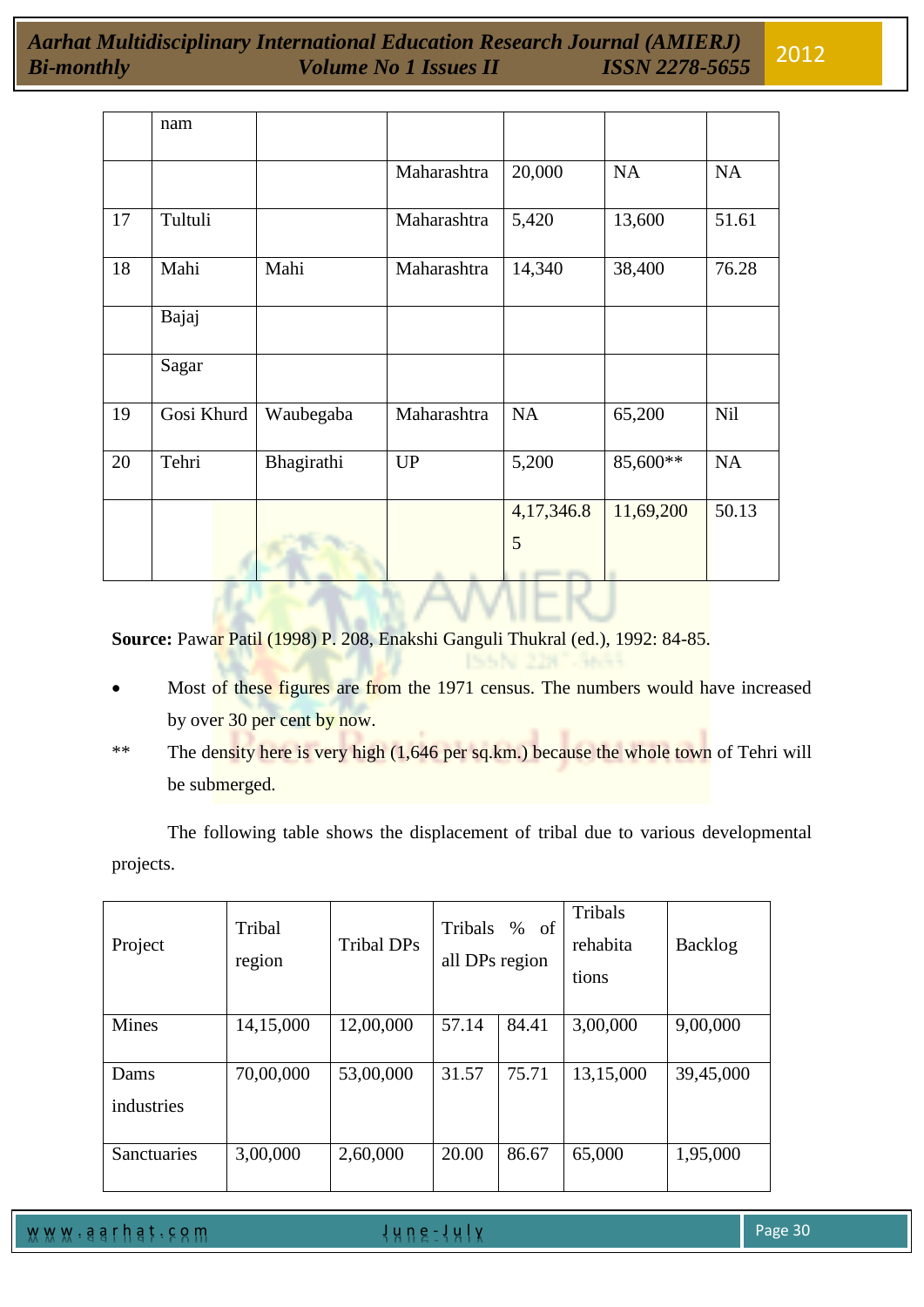| Others | 6,00,000  | 5,00,000  | 83.33 | 83.33 | 1,25,000  | 3,75,000  |
|--------|-----------|-----------|-------|-------|-----------|-----------|
| Total  | 2,00,000  | 1,50,000  | 30.00 | 75.00 | 40,000    | 1,10,000  |
|        | 95,15,000 | 74,10,000 | 40.05 | 77.81 | 18,50,000 | 55,60,000 |

Thus, among those displaced due to the developmental projects, the persons belonging to weaker sections, particularly tribals, poor, SCs, STs, is disproportionately high, the studies have highlighted.

` Ghanshyam Shaha"s early work for Narmada Planning group had shown that, "the tribal is not monolith and within that poorer groups and those in backward areas suffer the most" (Varma M.K. 2004: 27).

As Y.K. Algh points out, "Displacement of poor people is taking place all the time, from their lands, their occupations and their homes as material intensive growth denies them access to resources, conventionally their own. Indian scholars like Roy Burman have documented such displacement on land and rural-rural migration of landless labourers and small peasants and tenants-mainly scheduled castes and tribals" (Ibid).

`So the significant and more serious feature of displacement is the proportion of displaced persons or project affected people from weaker sections particularly tribals and dalits. Most project affected people are assetless rural poor, like landless labourers and small and marginal farmers. "The tribals, who constitute 8.08% of the country"s population are estimated to be more than 40% of project affected people dams and mines and 90% of wildlife sanctuaries. Another 20% are dalits." (Murichan Jose: 2003: 35).

A reason for the high proportion of tribals among the displaced persons,is that, the number of projects in their areas has been growing since 1970's. Projects are being implemented where tribal population is significantly more. In case of "Upper Krishna, in Karnataka will displace 2,40,000, Somasila (Andhra Pradesh) 1,00,000, Koel Karo (Jharkhand) 70,000, Sardar Sarovar (Gujarat) more than 1,00,000. Some of them have a big proportion of Tribals and dalits. For example, 90 percent of those to be displaced by Koel Karo are Tribals and 75 per cent of the Somsila dam are Dalits" (Ibid, 36) "After 1970"s, Maharashtra, western Madhya Pradesh and Gujarat concentrated on medium dams. They accounted for 1860 of the 2162 dams built between 1971 and 1990, 1,165 of them on local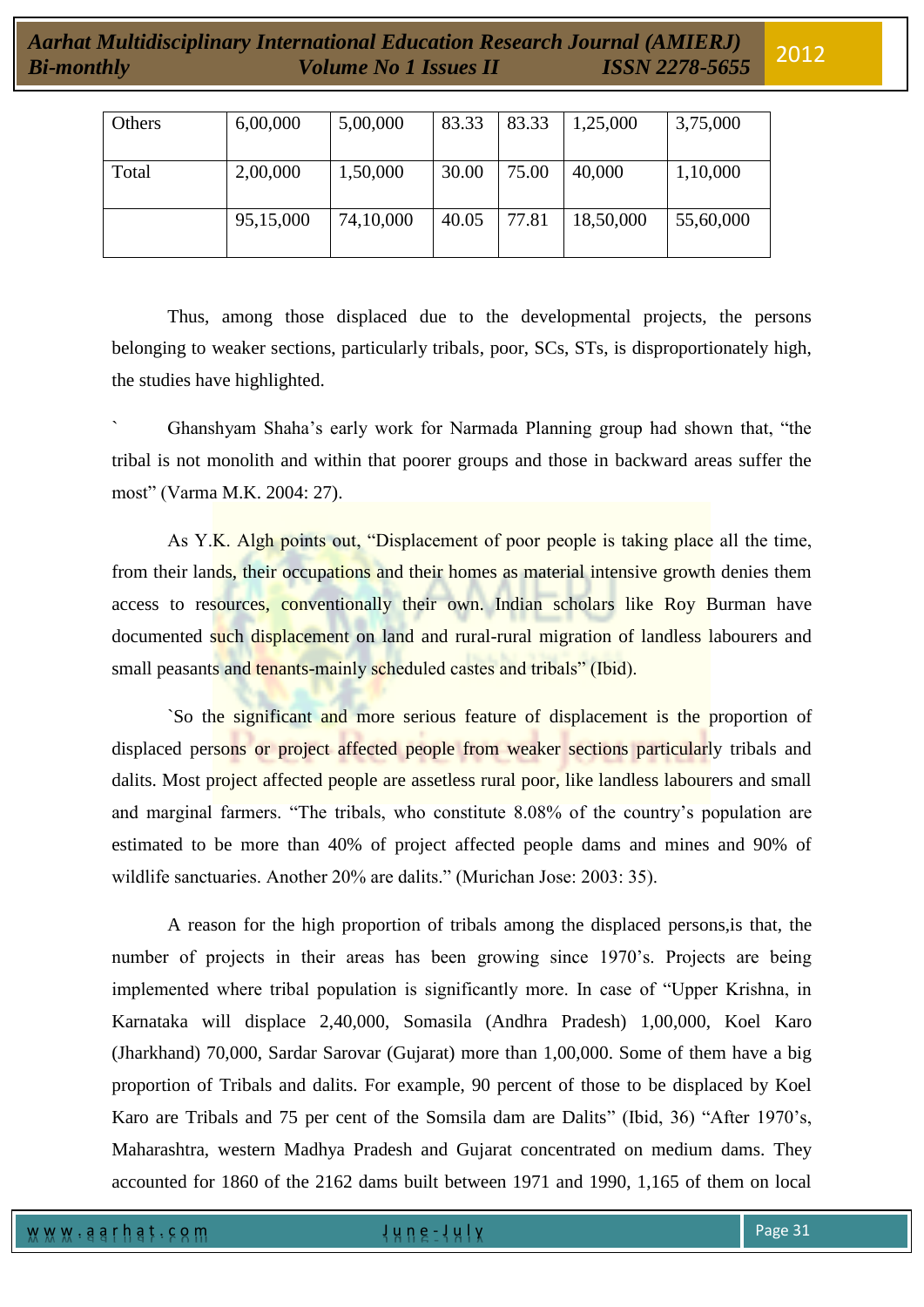streams. But, most major dams in these and other states came up in the tribal areas (Ibid : 37). Fernandes Walter has also given the same situation about tribals . [Fernandes:1991:243]

# **3. Reluctance of people about leaving the native place :**

It is but natural thing that, people have been living in generations together in the same village, donot become ready to leave their native place. This type of relunctancy of people is shown by some researcher in their studies.

"In case of Hidkal dam on river Ghatprabha in Karnataka, displaced people were reluctant to shift because of sentimental attachment, scale of assessment of land and property was not adequate, delay in payment of compenstation" (Dalua :1993 :125)

"Not surprisingly, those earmarked for resettlement are frequently unwilling to move. This widespread attitude lead the authors of paper prepared for Papua new Guinea"s office of Environment and conservation to remark, "Love birthplace, no matter how inhospitable it may appear to strangers, is quite possibly universal human characteristic'. When the society that must be resettled is a tribal one that, love of land takes on significance for greater than is the norm in societies where land is viewed as just another commodity to be bought and sold. Land is very charter on which a tribal culture is based, the resting place of ancestors and the source of spiritual power; it is thus frequently regarded with reverence, rarely understood in the West (Goldsmith Hildyard:1984:29) But reluctancy of people, was neglected by project authorities. Dam construction had taken a speed. Then at the time of rehabilitation while selecting the place for resettlement colony, people showed their unwillingness. While giving same type of example, Arjun Patel notes "The Bhills of Turkheda had refused to settle down at the site shown by the Government. (Patel Arjun :1983:13)

# **4. Delayed Rehabilitation, Communication Gap and Apathetic attitude of Project authorities:**

Delay in rehabilitation is a striking feature of rehabilitation process, which is observed all over the world. Some scholars have highlighted this feature.

Rengali dam project (Pawar, Patil :1989:13) gives a very harrowing experience about the rehabilitation of its oustees. The dam was substantially completed in 1985, but payment of compensation of land, displacement of people and their rehabilitation were unsettled issues for a long period.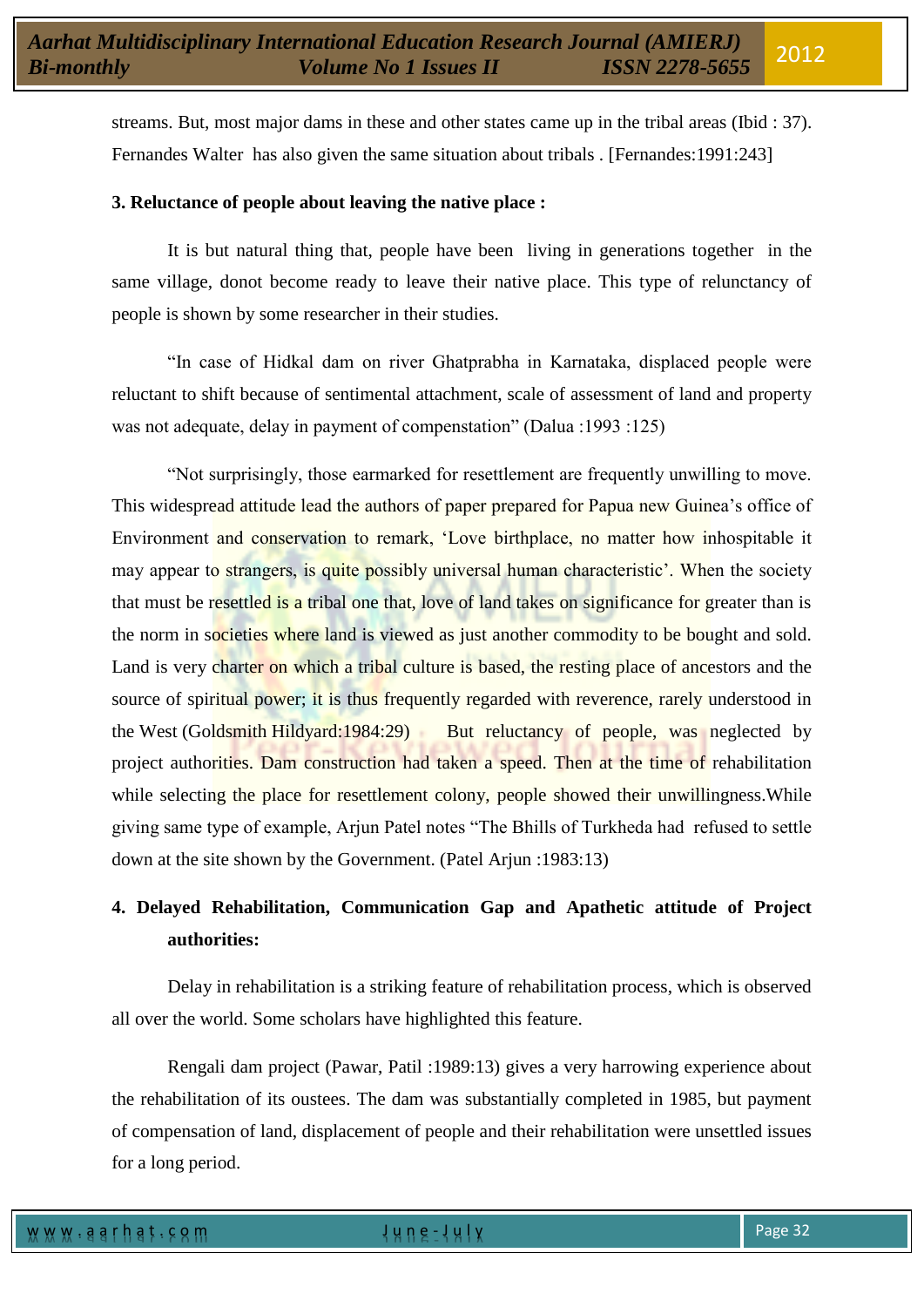According to Stanley William (1996:1534) "Many people were not rehabilitated at all, displaced due to NALCO project,more than 80% of the displaced persons, had to selfrehabilitate via daily wages sale of fuel-wood and semiskilled jobs".

While describing insensitiveness of project authorities and unawareness of project affected people. Fernandes points out the issue of communication gap and unawareness of the project affected people regarding their resettlement. He states "It is not merely that they are not involved in the decision, but also that, information about the projects is kept away from them. Knowledge is power. The powerful project authorities render the affected populations further powerless by keeping them ignorant of their future situation. Much has been said about the tensions created by this situation, between the project authorities and the people. But very few have understood that it creates a sense of insecurity in the people to be displaced and thus becomes a barrier to their preparing themselves for a better life forgetting the benefits of project. That the insecurity thus created leaves the peoples totally unprepared for a new life. This is confirmed by studies on the Machkund and Upper Kolab dams, the National Alluminium Corporation (NALCO) plant and the Salandi dam in Orissa, Coal, Uranium and other mines in Bihar in Eastern India, the Narmada project in Gujarat in Western India etc. (cited from Verma, M.K. : 2004 : 57). Fernandes also stresses the aspect of communication gap and ignorance on the part of project affected people (Ibid : 58)

While showing the apathetic attitude of project authorities Lalita Paniker says, "In Gujarat, families shifted out over 12 years ago have come back to their original homes in the submergence zone. Madhya Pradesh, which has taken the most positive view of the whole issue, so far, claims, it simply does not have enough land to accommodate the oustees. Maharashtra has acknowledged that out of the 4200 hectares allotted for resettlement, 836 hectares are uncultivable." (Ibid) This same issue has been highlighted by other scholars also[Patel Arjun : 1983 : 28; Stanley William: 1996:1533; Mohammad Asif : 2000-6 to 7).

So the problem of resettlement becomes more chronic in the light of the fact that there is total communication gap between the project authorities and project affected persons. According to Thukral and Singh Mrudula, "The attitude of the authorities towards the oustees is apathetic, to say the least. Our findings clearly indicate that the level of information among the potential oustees about the dam, the submergence and rehabilitation was low. The authorities had made little effort to communicate the rehabilitation provision to the people. The situation improved slightly after the movement against the dam, under the banner of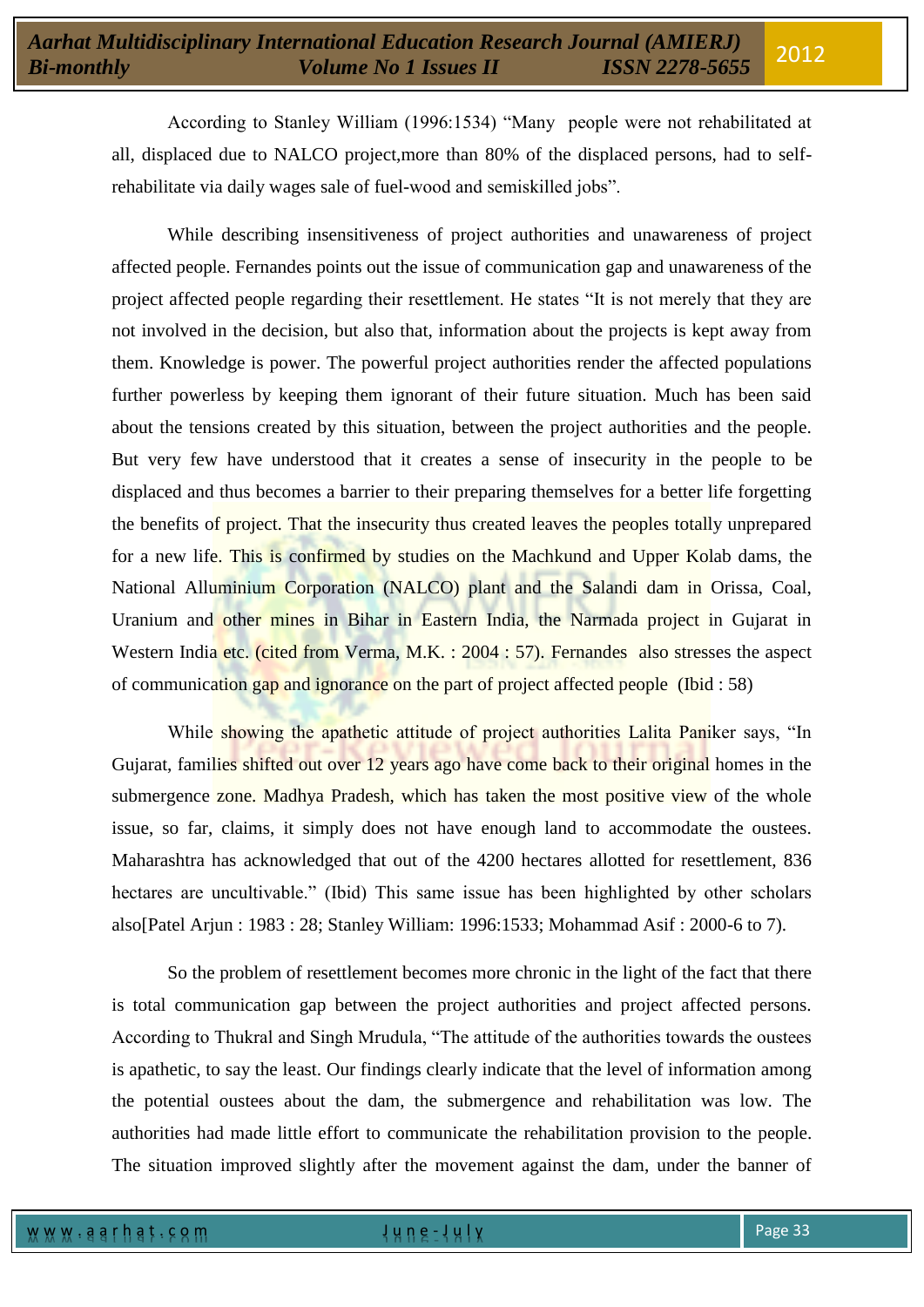Narmada Bachav Andolan gained momentum. Until 1989, the situation had not changed much. None of the Government officials visited villages to explain anything. The oustees were not aware of the policy as a whole" (Mathur H.M. : 1995 : 97).

# **5. Inadequate Compensation:**

The most of the studies conducted on displacement have always highlighted the issue of inadequate compensation.

Joshi Vidyut (1982:7) points out that project affected people get no compensation for the loss of employment, loss of habitats, social relations and psychological attachments.

"In all the big projects in Andhra Pradesh; namely Nagarjunsagar, Sriramsagar and Srisailam projects, only property holders among displaced people have been provided with some compensation in terms of lands or houseplotes. However, the landless poor who constitute almost 80% of the rural population were paid nothing" (Pawar Patil : 1989 : 72).

In case of Pavana dam from western Maharashtra, compensation given for land, homes and other assets was 50% of the regional costs. (Vijay Paranjape :1982:8 to16)

Narrating the lacunae of land compensation, Thukral opines, "The Nagarjuna sagar oustees told us that they have been promised land for land, along with irrigation facilities and house plots. However, as per the rules, they received only five acres of dry land. This was not in the command area that they were not entitled to irrigation facilities from the project that took away their land. The Hirakud oustees found that their rehabilitation sites were a great distance away, badly connected and totally unprepared for resettlement. It was estimated that no more than 11% of the oustees decided to settle in these camps. The others preferred to find their own alternatives." (Thukral : 1992:17)

Before building the Pantabangan Dam in Luzon, the Philippines government promised the 9500 people who were to be resettled that they would be compensated for the loss of both land and housing. "It was to be a simple case or returning value for value," writes the Purari Action Group. "Land for Land, house for house. Where such exchange was impractical , such as in the case of trees and plants and other improvements, cash payments would come in. The people could even opt for cash payments for everything lost." The Government also promised the new communities would be built and that those displaced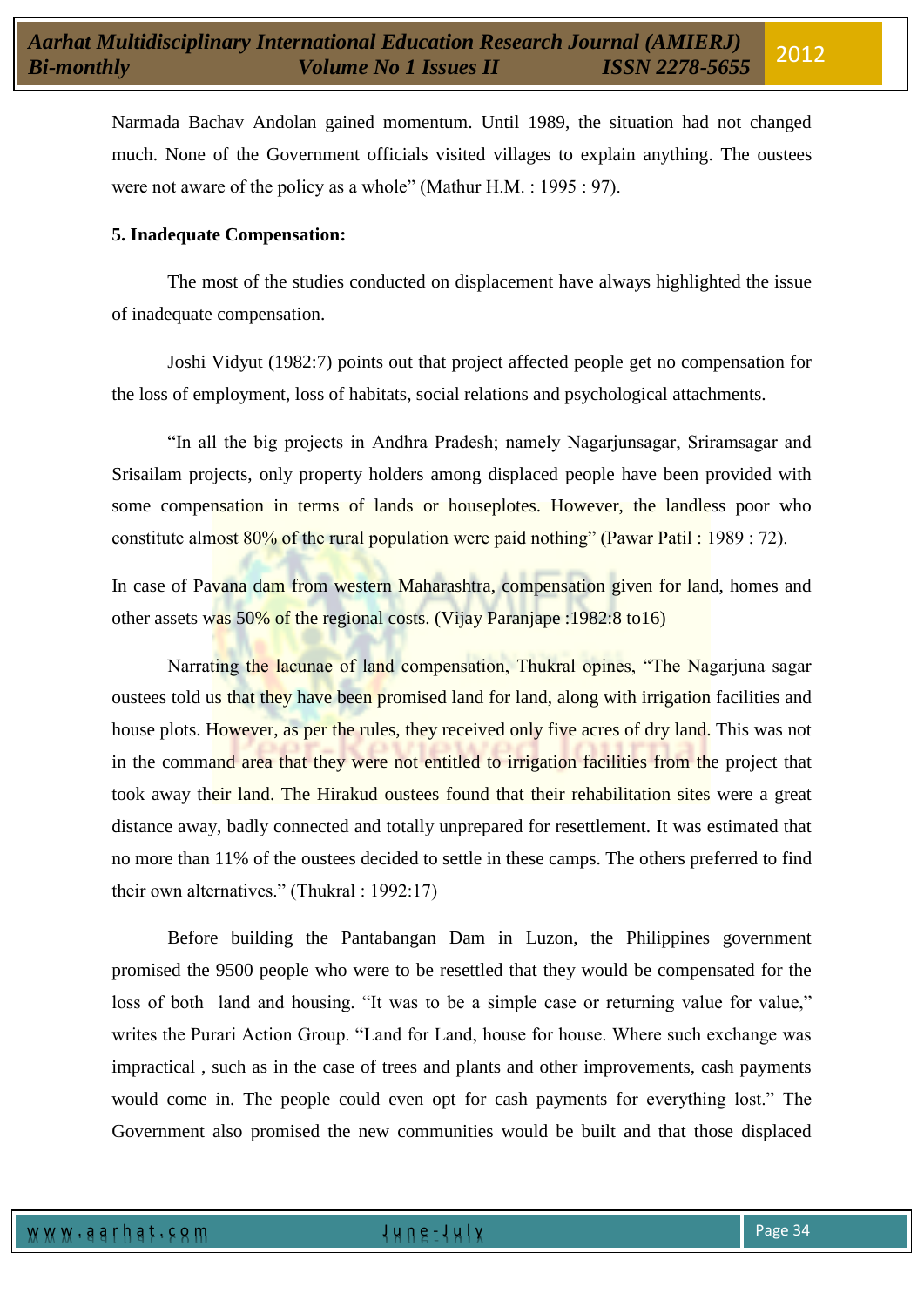would be employed on building the dam. Few of the promises were kept (Goldsmith & Hildyard : 1984:23)

While talking about inadequate compensation, Pawar and Patil have noted that, "Ukai large dam, was constructed on Tapi river in Gujarat in the year 1972. A total of 16, 080 families were affected by the project. Of these, 14148 families of 138 villages were rehabilitated in 17 groups of settlements, whereas remaining 1932 families moved away on their own after receiving the adhoc compensation. Regarding the land given as compensation to the oustees, Mankodi observes that the compensation offered was totally inadequate considering the quality of land acquired" (cited from Pawar Patil: 1998 : 212).

"The oustees of Nagarjunsagar were given dry land as compensation restricted to 5 acres and rehabilitated outside the command area. The present generation oustees and even their in coming generations can hardly reap the benefits of irrigated agriculture to restore their past healthy economy they were living in. As a result, the land required in new sites could not meet just family requirements and majority of them migrated out in search of livelihood" (Ibid).

In a similar vien, just like Nagarjun Sagar oustees, Dalua has given example of Rengali dam. "Land allotted for cultivation to Rengali dam oustees is neither leveled nor suitable for cultivation (1993 : 125). Same was found in case of Sanfrancisco river basin in Brazil (Cernea Michael : 1996 : 1518). In case of Maldhari families of Girforest, Varsha Ganguly pointed out that the land given to displaced people were of very bad quality, sandy and rocky" (Ganguly : 2005 : 2 to 17).

# **6. Inappropriate use of Compensation:**

Generally it is seen that, cash compensation turns man to bad habits like gambling, drinking etc. Pokharel pointed out the same experiences "The people displaced by Kulekhani Hydro electric project were opposed to accept cash as compensation but at last they accepted it. The cash then helped only a few who had previous experience of using it. But most people, lacking such experience, soon spent it on drinking, on gambling, on things least important in their reestablishment". (Cited from Mathur, Cernea 1995: 140).

In Western Maharashtra, Karve and Nimbkar carried out a survey (1990 : 7) of the people displaced due to the Koyana dam. The study shows that the chief failure of rehabilitation lies in the lack of planning on the part of government. The government handed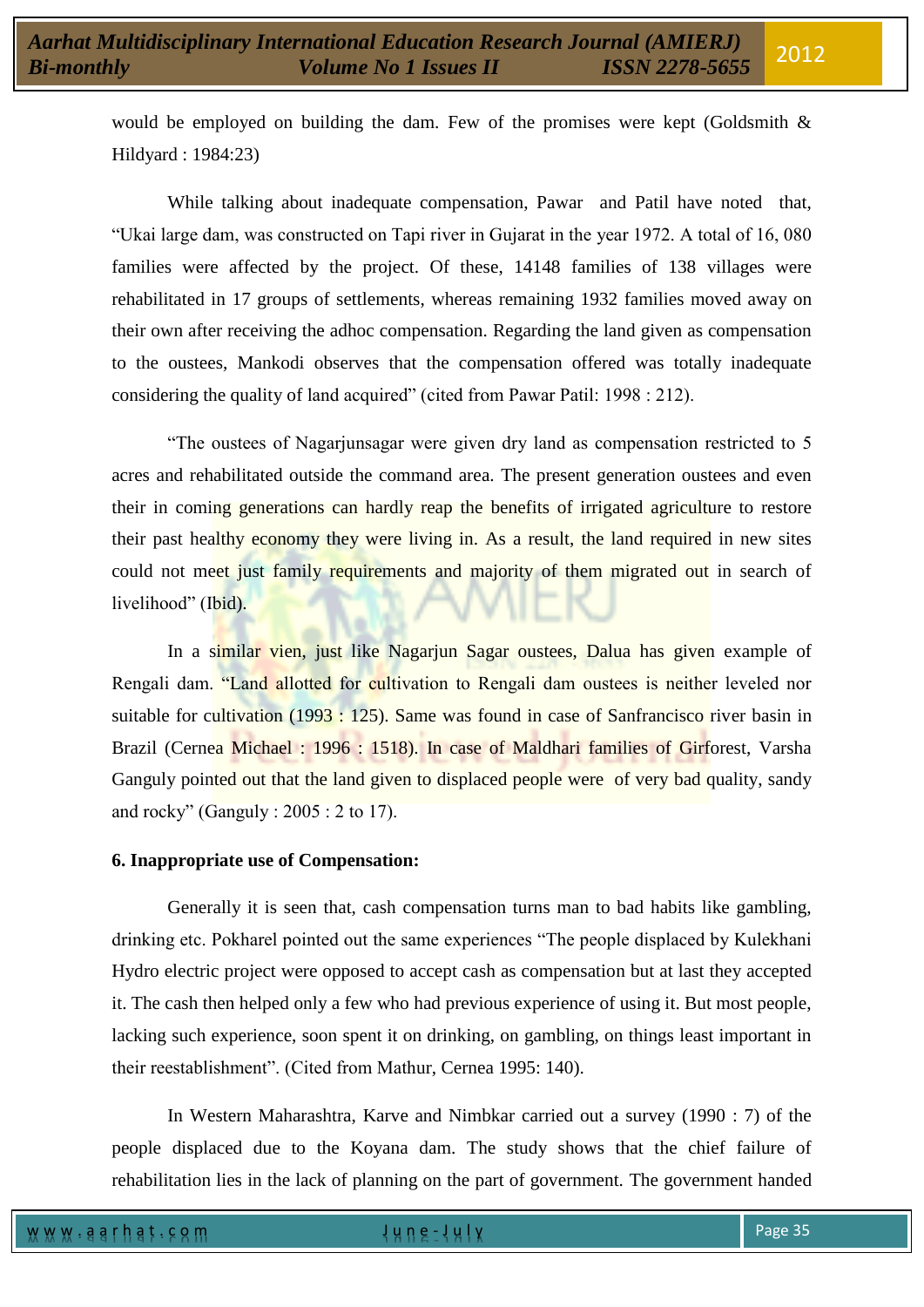over huge cash amounts to people who had never before handled money and they were left to themselves. The result was the much of this money was spent on transportation and living expenses, instead of being utilized on constructing houses."

# **7. Status of Civic Amenities in Rehabilitated Colonies:**

While villages are shifted from original place to rehabilitated colonies, it is expected that government should provide certain basic civic amenities to the colonies. But it is so far observed that these minimum expectations are not fulfilled. The following observations of scholars prove this point.

According to Hari Mohan Mathur, 'Loss of access to basic public services' is the one more characteristic of affected people. When the affected people move to the resettlement colonies that they become aware of this loss. Even in the most isolated villages, a wide range of basic public services now exist; schools, clinics, street lights, public taps for drinking water, village-to-city transport bus service and so on. On arrival in resettlement colonies, the people discovered to their dismay that the basic services promised them before they move, just do not exist. Eventually, they may get those services, but when that eventuality happens nobody knows. Often, it takes years before any thing happens, if at all. Many services remain beyond their reach, almost forever. The new colonies have school and dispensaries buildings, but usually there are no teachers and no doctors. The buildings constructed as long ago as ten years, are still lying idle in many places. This loss of basic public services, are colossal one to the poor, thus contributes, further to their continuing impoverishment." (Verma M.K. 2004 : 63-64).

### **8. Impact on Socio-Economic and Cultural life:**

Some of the scholars have studied the processes and problems of development induced displacement and its ramifications on the socio-economic, cultural, psychological, political life of the displaced people. The following are some of the notable findings.

While describing changing economic structure of displaced, Dalua has highlighted the trend of increasing activities in non-farming sector. In case of Srisailam project on river Krishna in Andhra Pradesh, there is change in occupational pattern after displacement. Activities in non-farming sector have increased. (Dalua :1993:125). Similarly more than 80% of the displaced persons due to the Upper Kolab Multipurpose project in Korapat district, had to self rehabilitate via daily wages, sale of fuel wood, and semiskilled jobs. (Stanley William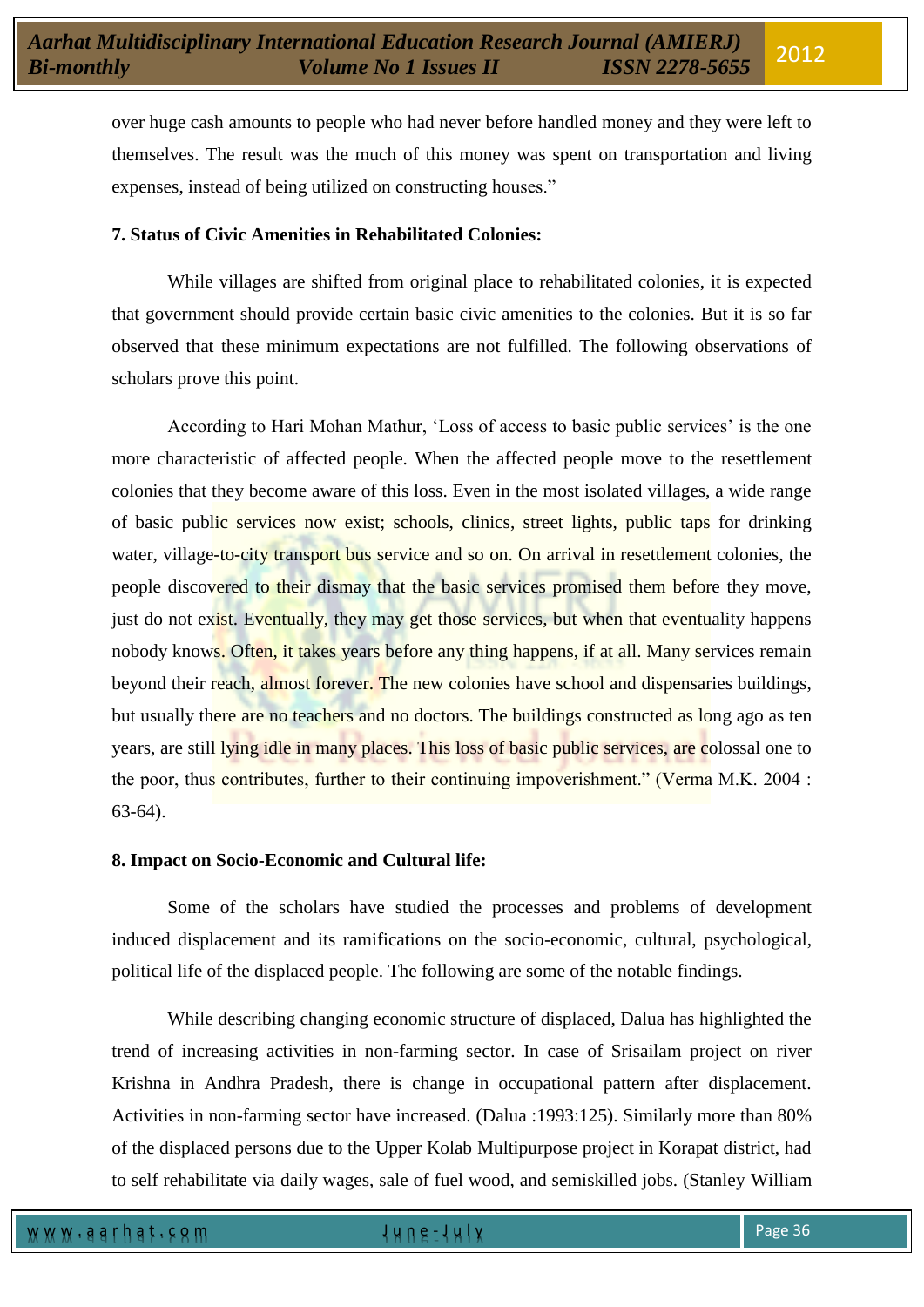: 1989: 1534). According to Vijay Paranjape, in case of Koyana, Mulashi and Pavana dams in Maharashtra, the katkari from these regions were working as land laborers on farm but after construction of dam, they had to sell the coal from Bhatti". (Paranjape :1982 :8to16).

Highlighting the pauperization aspects of the oustees, Thukral says, "what happens to the displaced who are not relocated? It is small wonder that a substantial number among them are reduced to a relentless struggle for survival. It is also observed in case of pong dam oustees. Without resettlement unless they are rich, or big landlords or politically powerful, the displaced find themselves in a state of pauperism. They are forced to join the legions of migrant labour flocking to urban slums in search of work, in the cities. The Bhill oustees of Ukai are forced to migrate seasonally in search of work, most of them as labourers on the sugar-cane plantations, and other times they are unemployed. The Nagarjuna oustees, are faced with a similar situation. The history of rehabilitation and resettlement is replace with such instances of displaced people being forced to join the ranks of migrant wage labor, often falling in to bondage, crime or penury". (Thukral : 1992: 18-19)

Displacement due to Kukadi Irrigation project in Pune had brought about adverse effect on the income, expenditure, employment patterns and the social status of the affected families. "They were hit hard both economically as well as socially. The down fall in the capital assets and reduction in the size of holding, had an effect on lowering down returns from crop and live stock activities to a greater extent (Yadav :1983 : 5).

The scholars studying the phenomenon of displacement have identified eight impoverishment risks i.e. Landlessness, Joblessness. Homelessness, Marginalization, increased Morbidity and Mortality, food Insecurity, Loss of Access to Common Property and Social Disintegration or disarticulation. (Asthana Roli, 1996:1468to1475; Verma M.K. :2004:30). These have been briefly described below:

### 1.**Landlessness:**

Landlessness takes away the foundation upon which economic and social production systems are constructed. This is the principal form of decapitalization and pauperization of the displaced people, as they lose both physical and man made capital. Cernea Mathur has given same type of example. In case of the Kiambre Hydropower in Kenya, farmers average land holdings dropped 13 to 6 hectares, 1/3 livestock was reduced, yields per hectars decreased by 68%, their land ownership was 47% lower and their. income was halved.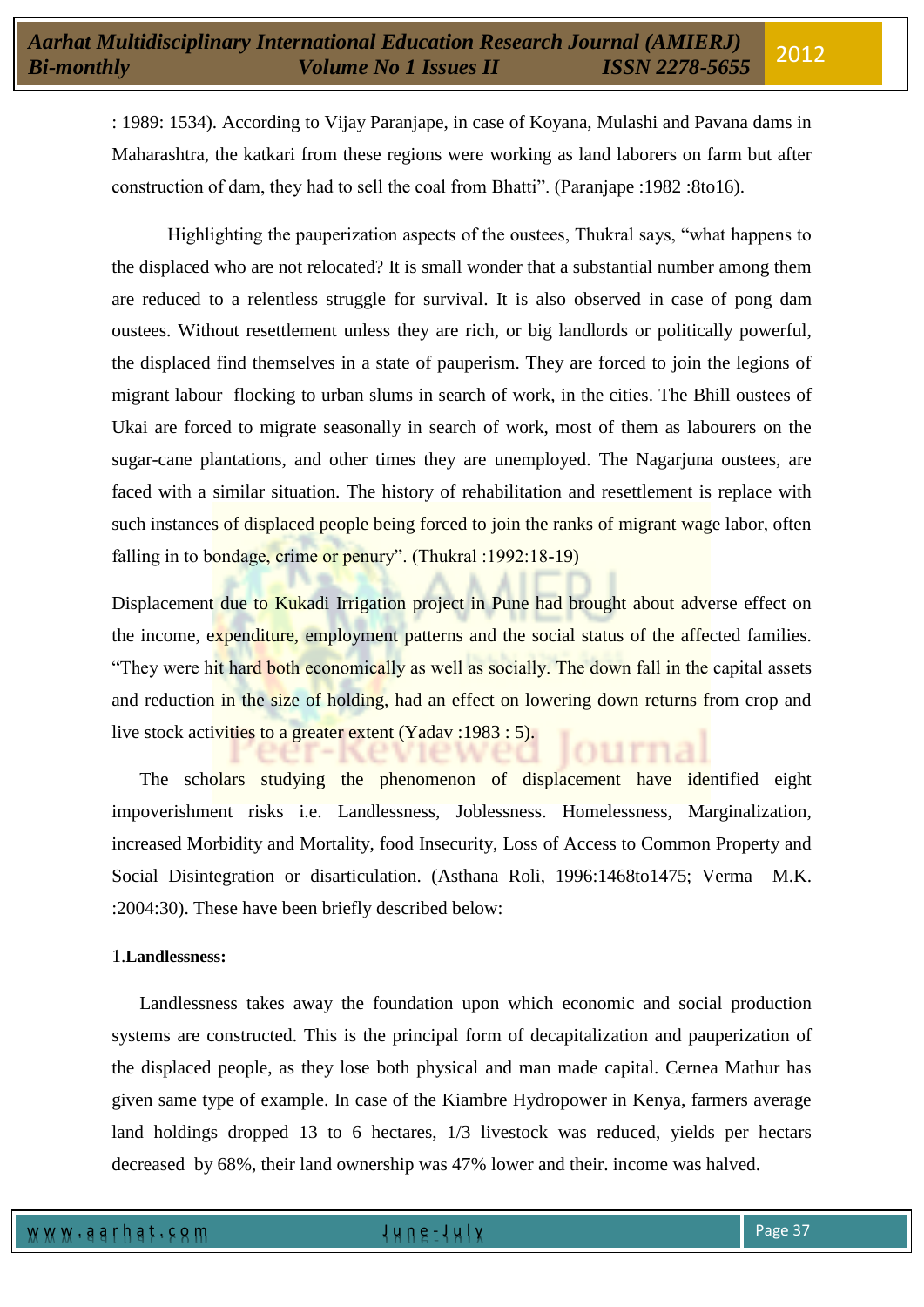### **2.Joblessness:**

Loss of wage employment occurs both in urban and rural areas, and those loosing jobs become landless laborers, enterprise or service workers, artisans and small businessman. But creating new jobs is difficult and requires substantial investments. Resulting unemployment or under employment among resettlers lingers long after physical relocation. Goldsmith and Hildyard illustrated this. In case of Madagaskar Tana plain project, private small enterprises being displaced by 1993 and are entitled to no compensation and lose their places of trade and customers.

### **3.Homelessness:**

Loss of shelter is temporary for most of those displaced but for some families it may remain a chronic condition. In a broader cultural sense, homelessness is also placelessness, loss of group cultural space and identity of cultural impoverishment.

Same issue is raised in case of Foum Gletia Irrigation Project Mauritania by Goldsmith Hildyard, "Only 200 out of 881 displaced families reconstructed their housing, the rest were living precariously for two years longer in tents or under traupline.

#### **4.Marginalization :**

It occurs when families lose economic power or and slide a downward mobility path; middle income farm households become small landholders; small shopkeepers and craftsman are downsized and slip below poverty thresholds. Relative marginalization may often begin long before the actual displacement. In case of the National Alluminium company in Korapat district, loss of land resulted in the marginalization and impoverishment and benefited to the powerful high castes and urban population. (Stanley William : 1996 : 1535).

Powar, Patil also raised the same issue. According to them, "Magnitude of the problem arising from irrigation development in India is by no means negligible. The number of people driven away from homes or habitats from dam building is enormous and whatever benefits accrue from these projects don"t reach these displaced people. This influence marginalize affected group (1989:21).

### **Increased Morbidity and Mortality:**

serious decrease in health levels result from displacement, causes social stress, insecurity and psychological trauma, outbreak of relocation related diseases.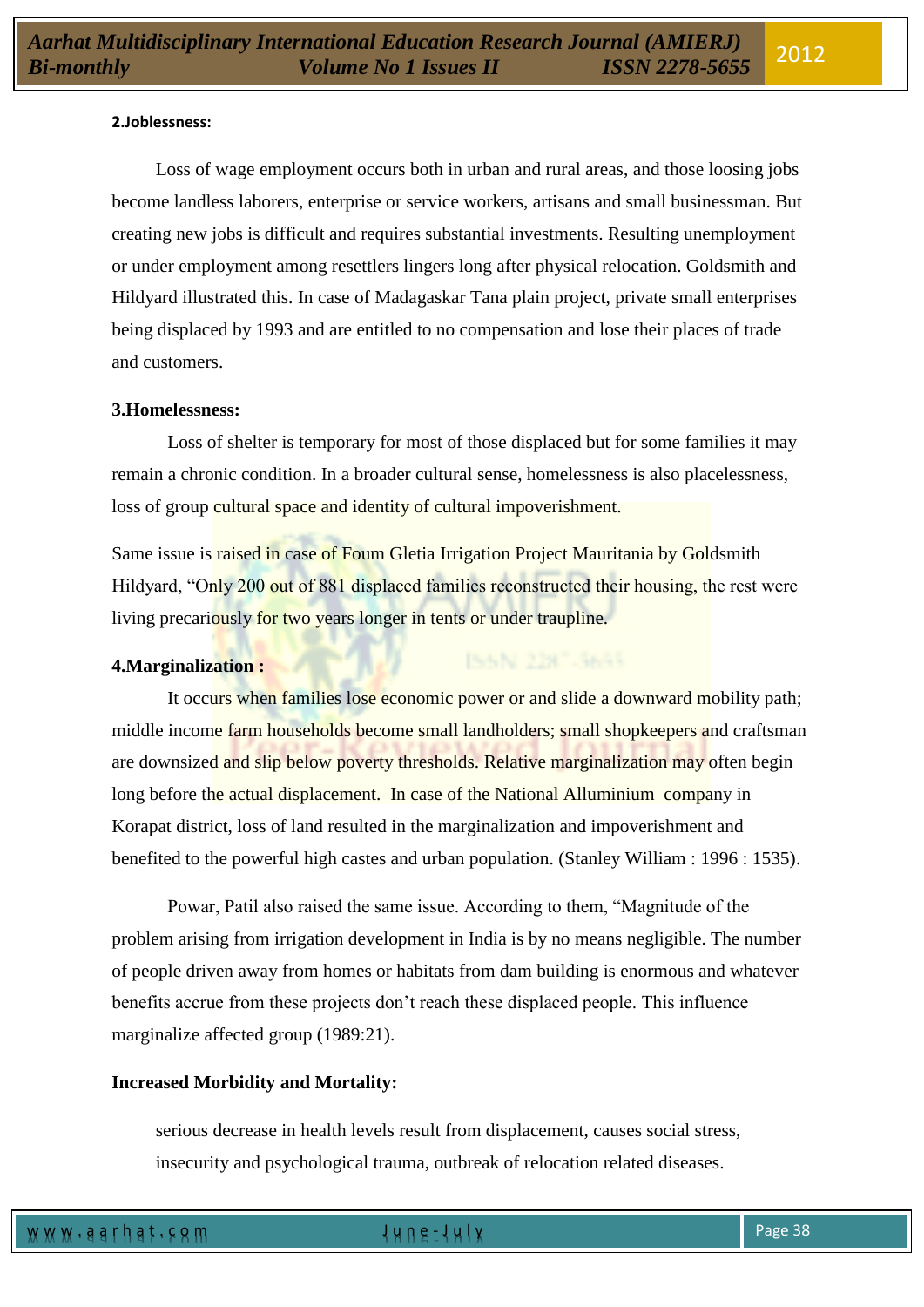## **Food Insecurity:**

Forced uprooting increases the risk that people will fall into chronic undernourishment and food insecurity, defined as calorie-protein intake levels below the minimum necessity for normal growth and woke.

### **Loss of Access to Common Property:**

Loss of access to common property assets belonging to communities that are relocated, represents a major form of income and livelihood deterioration. Typically such lost resources remain uncompensated by the government relocation schemes**.** 

## **Social Disintegration or Disarticulation:**

Displacement tears apart the social fabric and the existing patterns of social organization. Production systems are dismantled, kinship group and family system are often scattered, local labour markets are disrupted, and peoples' cultural identity is put at risk.

So according to Mathur Hari Mohan (1995:18). "One unfortunate outcome is the feeling of alienation, helplessness and powerlessness that overtakes the displaced. This stems from the way in which the people are uprooted from homes and occupations and brought to question their own values and behaviour, and the authority of their leaders. Such feelings persist for a long time".

# **Displacement and Health:**

While planning for multipurpose development projects, it is not surprising that health is low on the list of priorities. Ruwani Jaywardhane has raised the same issue, on the basis of a case study of Mahaweli Project in SriLanka.The author brings out the significance of proper attention to the health issues in resettlement planning. It is pointed out that, in planning, little attention is paid to the health consequences of resettlement and what attention is paid, is done so only when ill health approaches a crisis point. Secondly, economically deprived and politically powerless sectors of the population were often the targets of massive resettlement, and they were the least likely to voice demand for better healthcare. Thirdly Malaria was among the most prevalent and serious health problems facing development projects, particularly in tropical areas. And lastly, the management of health in large resettlement programme should be handled by a separate authority". (cited from Mathur :1995:4)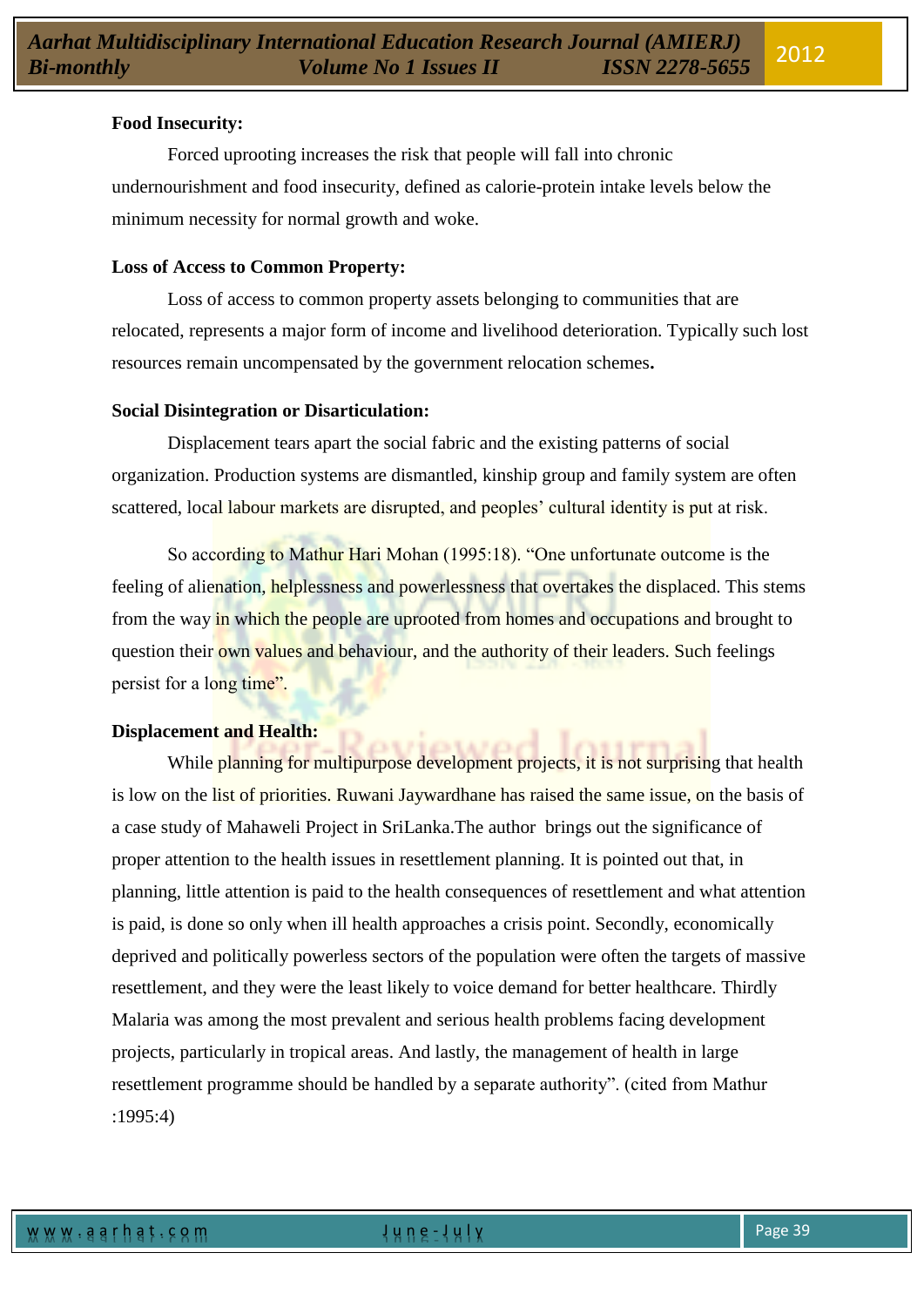Savitri Ramaiah has also observed reduction in health status of PAPs because of loss of calorie-protein intake level, gastro –intestinal disturbances such as indigestion, constipation, (Cited from Verma M.K. :2004:36-37).

Various studies show that development of large water bodies results in the spread of water borne disceses. Among these Malaria being the commonest. This was observed on case of Pong, Nagarjunsagar, Tawa, Mahaweli and Nampong in Thailand, Awashvalley in Ethiopia. Some of the other diseases like schistosomiasis filariasis. Onchocersiasis, Dysentry, Gastro, Centerities, Diarrhoea, Hepatitis, Cholera, Guinea worms, pneumonia, Respiratiory Infections and Tuberculosis are observed in case of Tawa dam. Mahaveli Project of Shri-Lanka reflects so many diseases like skin worm infections, bowel diseases and Malnutrition, Morbidity Mortality, Psychiatric Morbidity and Suicides too.In similar vein, Goldsmith and Hilyard also pointed out the health issues (Goldsmith and Hildyard: 1984:74-75).

Besides, physical health related problems, displacement is also a mental trauma for project affected people. Scholars have observed mental diseases and suicides among the affected people. It is said, "Health is a state of complete physical, mental and social wellbeing and not merely the absence of disease or infirmity." (K. Park : 1977 : 11).

# **Impact on Environment:**

While constructing big dams in the name of development possible future ecological impacts find little reflection in project planning and policy, some studies have revealed. Besides, large scale displacement related social and cultural problematic issues, construction of big dams leads to several environmental hazards.

It has been noted that, "The exploitation of natural resources in the name of development is leading to the rapid depletion of stocks of the renewable resources, raising serious questions regarding the capacity of the present path of development to generate sustainable growth. Many of the large development projects disturb and pollute the natural order beyond limits of tolerance, thus laying waste the livelihood resources, base not only of millions of people but also future generations. All this is in additions to the large scale displacement of people in the present course of so called Development." (VIKALP : 1994 :3 )

While stating disastrous impact on Environment, Mahapatra says,"The sub-soil environment changes caused by the construction of dam have triggered off causative factors resulting ultimately in a crippling syndrome of knock knees, among the poverty stricken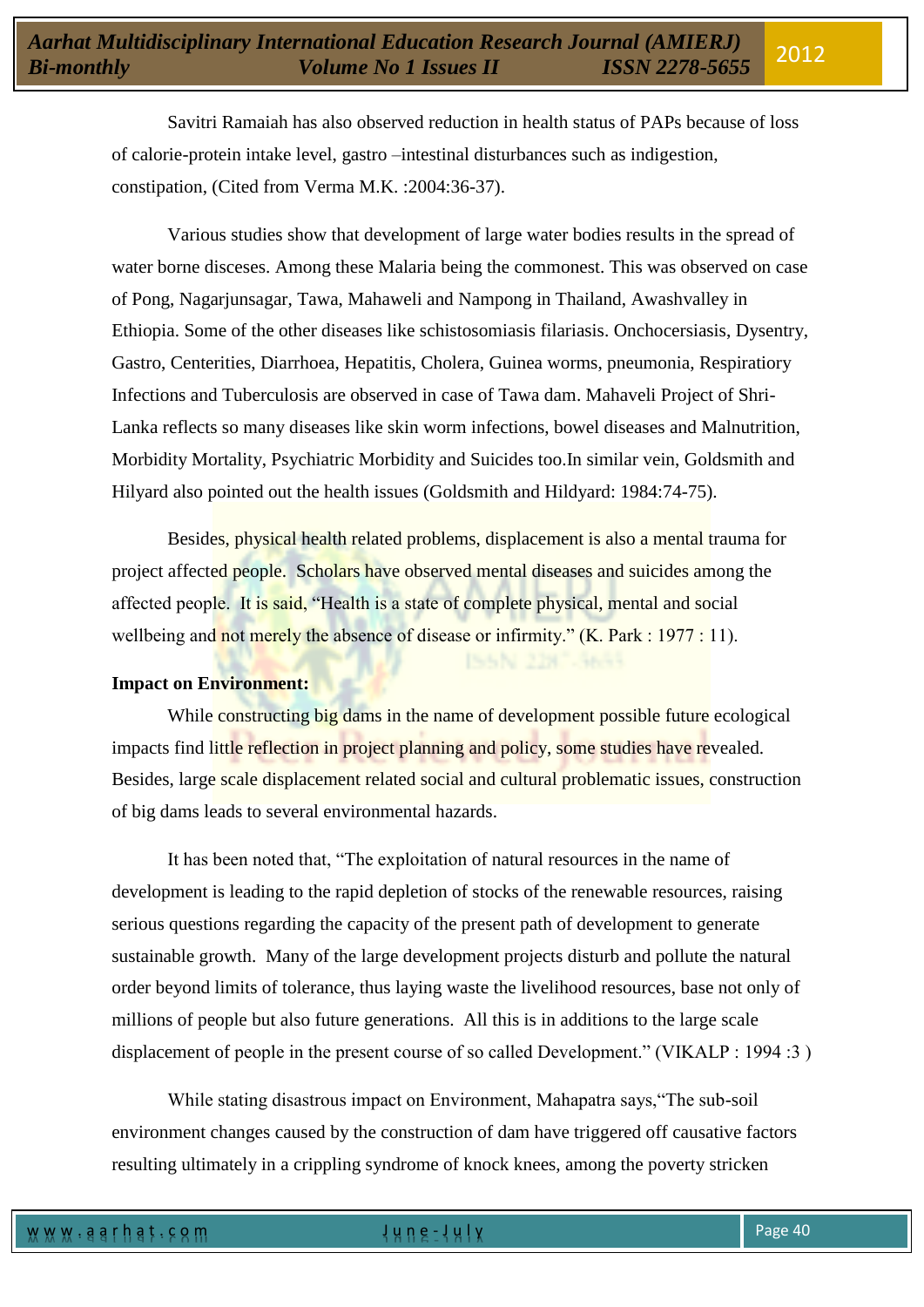people living in the command area of the dam. Water seepage from the dam"s reservoir and canals has increased the level of the subsoil water. As a result alkalinity level of soil has increased. This in turn has changed the Flouride, Calcium and trace metals ( Copper, molybdenum , Zinc, Magnesium) Composition thus creating suitable conditions for increased uptake of Molybdenum by Sorghum plants. eg., Srisailam in Andhra Pradesh, Subarnarekha and Pong dam in Himachal Pradesh," (Mahapatra : 1991 :280-81)

The negative environmental impacts of large dams and developmental projects have been also highlighted by other scholars [Goldsmith and Hildyard:1984:52-65: Verma M. K.:2004:36-38].

# **1. Multiple Displacement and problems associated with Projects Involving More than One State :**

Lack of long term planning results in multiple displacement. Large Reserviours involve more than one state. It results in the worse situation of oustees.

Mukerji writes, "The Rihand dam meant progress but it also drawn the hopes of thousand of families on the Uttar Pradesh – Madhya Pradesh border. For generations, Gahbhars family had lived at Raja Paraswar, in UP"s Sonbhadra district. In March 1960, they had to leave home when the water of the just completed dam submerged the entire village. In 1978, he had to move again when part of the Chilkadand was acquired for a project set-up by National Thermal Power Corporation (NTPC) at Kota now renamed Shaktinagar. Like the victim of nightmare he lost it all again in 1989 to the NTPC"s third thermal plant in Rihand Nagar." (Verma M.K. : 2004: 45)

Thukral went deep into the matter by narrating the cases of multiple displacement, which have deep rooted impact on the oustees. According to Thukral, "It is worth mentioning that the process of rehabilitation is itself leading to more displacement. The Gujarat govt, in order to rehabilitate Sardar Sarovar Oustees, is buying private land from absentee landlords willing to sell. But in the process labourers, who were engaged in these fields for years, have been rendered jobless as the oustees who have been alloted the lands are by and large tilling it themselves. As the problem not yet attracted the attention of the govt, there is not definite estimate of the numbers involved. To rehabilitate the oustees of Tehri town, which is being submerged by the Tehari dam, the government is building the Tehari Township. In the process, it is acquiring more land and consequently displacing other people, with limited and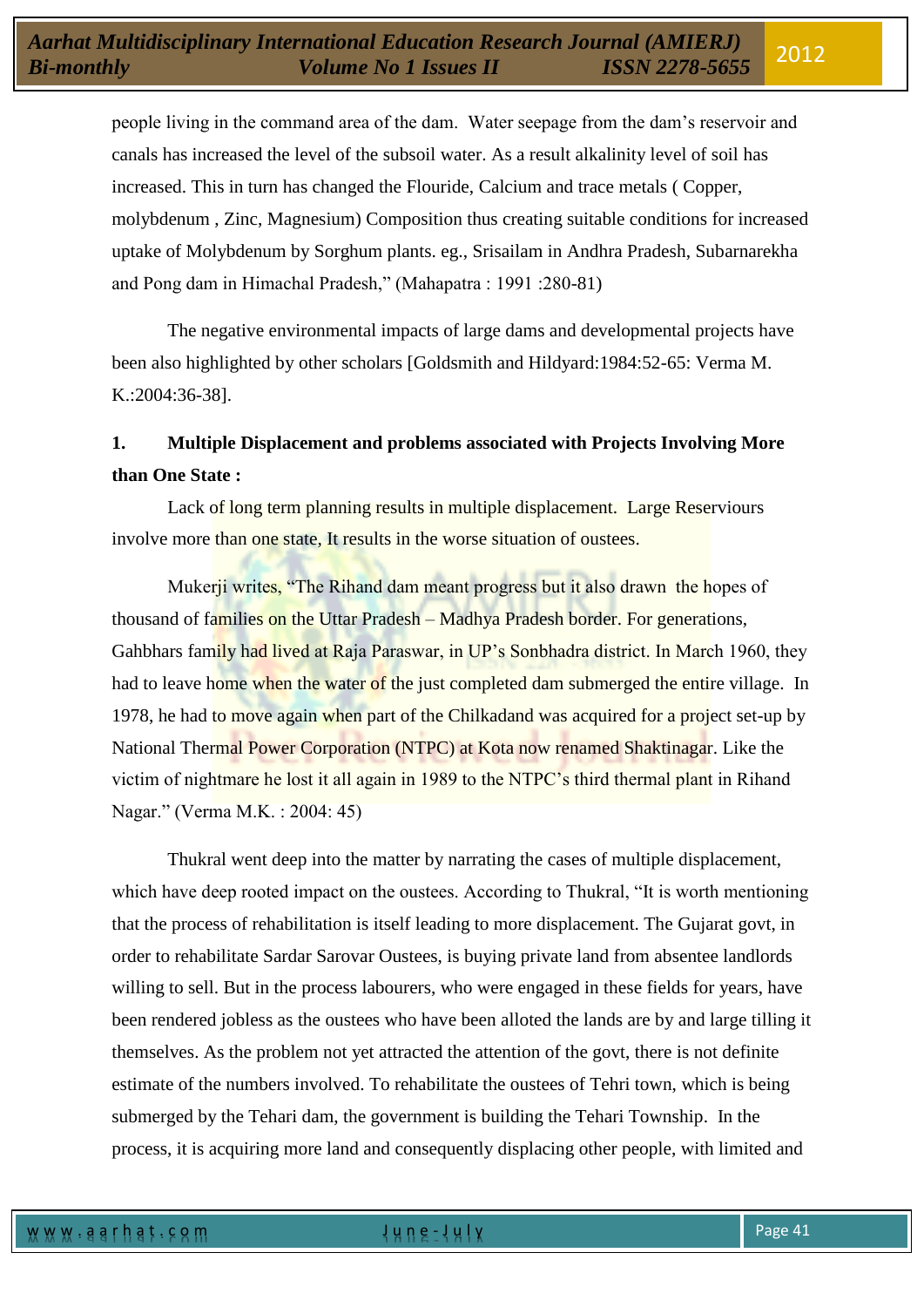so many claimants, resettlement seems to have became a game of musical chair." (Thukral : 1992 :24-25 )

According to Murickan Jose, The Soliga tribals in Karnataka displaced by the Kabini Dam in the 1970's are threatened with displacement a second time by the Rajiv Gandhi National Park. Many fishing families displaced by the Mangalore Port in the 1960"s and resettled as agriculturalists were displaced again by the Konkan Railway in the 1980"s after they had adapted themselves to farming. Many more such cases are found all over the country." (Murickan Jose : 2003 : 38).

Thukral also has focused on the plight of the oustees of the projects involving more than one state. She writes, "If the project involves more than one state, an entirely new set of problems arises. In such cases, the plight of the oustees is even worse because even though each state wants to share the responsibility of rehabilitating the people consequently displaced. The case of the pong oustees is a good example. The state of Rajashtan and Himachal Pradesh seen intent on playing a game of Ping-Pong with each other, forcing the oustees to shuttle between the two states looking for redressal in vain. While many were not rehabilited, Others, having lived their lives in the hills of Himachal Pradesh found themselves unable to cope with the deserts of Rajasthan, where they had been offered resettlement. The affected population had been offered relocation in the command area where the promised waters of the project were destined to reach. But in the meanwhile they found the condition so inhospitable and alien that many were forced to return to Himachal Pradesh." (Thukral: 1992 :24-25)

# **2. Lack of Uniform Policy and State of Laws:**

The national rehabilitation policy was first mooted in 1985 by a committee of the Ministry of welfare. Then the Ministry of Rural Development in 1993, drafted a rehabilitation policy. These two draft were having many loop holes. Social workers, voluntary organizations, displaced people had suggested changes and made a new draft of National Rehabilitation Policy in 1997. Again philosophers, scholars, activists raised the issue of loopholes of this draft. Lastly in 2003, Central Government declared a National Rehabilitation Policy for project affected people is still being finalized. Thus, India, lacks national policy on resettlement and rehabilitation.

While there is no comprehensive national rehabilitation policy applicable for all states in the country, land acquisition in India is covered by a national law, the 1894 Land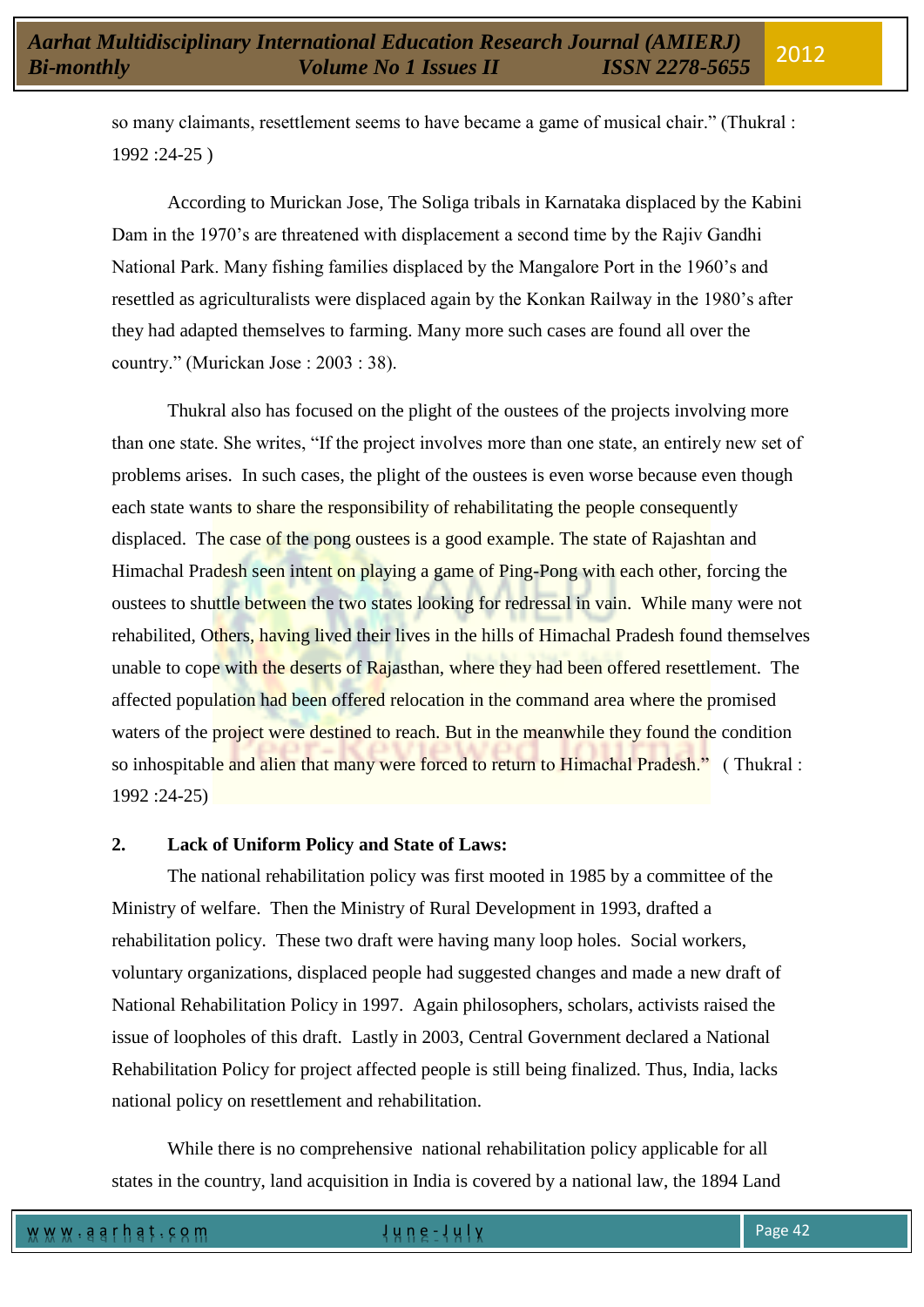Aquistion Act (LAA) and its subsequent amendments. The LAA allows for land acquisition in the national interest for water-reservoirs, canals, plants, fly-ash ponds, transmission lines and highways to be carried out by the respective states in accordance with its provisions.

Only three states have separate laws on rehabilitation: Maharashtra, Madhya Pradesh and Karnataka. However, these laws are also not automatically applicable to all the projects in these states.

# **3. Movements / Agitations of PAPs:**

For the people affected by the developmental projects, displacement is indeed and unmiligated disaster. The studies conducted in this regard, reveal that the plans of resettlement or rehabilitation have rarely worked well in the past. Therefore, the opposition to development projects by the displaced people is increasing day by day. The displaced people are being supported by a growing number of environmental groups, human rights groups, and NGO"s in their fight against developmental projects or for better resettlement or rehabilitation

The Asian experiences of displacement resettlement and the associated problems have been documented by some scholars.

" The case of Kendung Ombo Dam located in Central Java Indonesia, reveals that some dam affected people refused to move elsewhere due to low compensation, inspite of intimidation of people or use of force etc., people were supported by the students and NGO's. When the case of this dam was internationalised inspite of peoples' opposition to move out, Government did not use coercion. The people became stubborn and their stubbornness has been attributed to their fear of being pushed in a worse living condition. Having lost everything, people had no other choice." (Cited from Mathur, Cernea 1995 ; 122-138 )

"In Philippines the resettlement plans for the Chico river project in northern part of the country which the highland tribes considered inadequate generated such violent protests that three out of four dam projects had to be abandoned". (Hari Mohan Mathur :1995 :32 )

# **4. Impact On Women:**

A very scanty material is available on the impact of displacement on women. The scholars have studied process of displacement and rehabilitation, its impact on whole family, community, culture, social life etc. But only few scholars have made passing reference to the situation of women.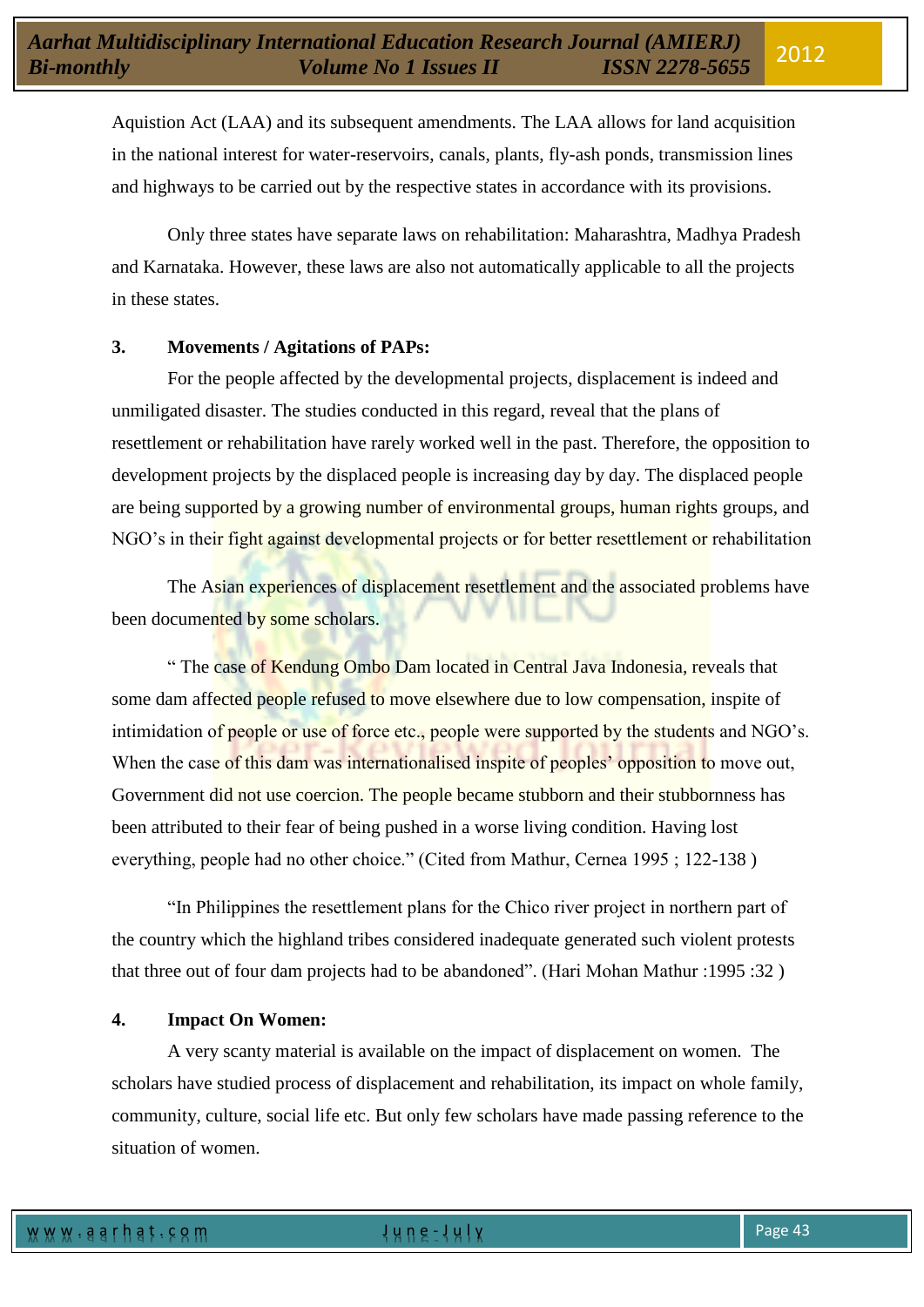According to Tapan K. Bose and Rita Manchanda, (1997) displaced women were particularly vulnerable. Many had suffered sexual violence and carry the scars of psychological and physical trauma."

# **REFERENCES**

- 1. Asthana Roli (1996): "Involuntary Resettlement: Survey of International Experience", *Economic and Political Weekly*, June 15, p. 1468 to 75.
- 2. Balgovind Baboo (1991): "Big Dams and the Tribals : Hirakud Dam Oustees in Orissa", *Social Action*, July-Sept., Vol. 41, No. 3, pp. 288-321.
- 3. Cernea Michael M. (1996): "Public Policy Responses to Development, Induced Population Displacement", *Economic and Political Weekly,* June 15, Vol. 31 No.24 , pp. 1515-1518.
- 4. Dalua A.K. (1993): "Environmental Impact of Large Reservior Project on Human Resettlement", New Delhi : Ashish Publishing House.
- 5. Das J. C(1988) : "The Extent and Prospects of Displacement, Social Action", Vol. 38 July-Sept, P.269-275
- 6. Fernandes Walter (1991): "Power and Powerlessness. Development Projects and Displacement of Tribals", *Social Action*; July-Sept., Vol. 41, No. 3, pp. 243-270.
- 7. Ganguly Varsha (2005): "Displacement Rehabilitation and Resettlement : The Case of Maldhari Families of Gir Forest", *Sociological Bulletin*, Vol. 54, No. 1, Jan-April., pp. 3-17.
- 8. Goldsmith Edward and Hilyard Nicholas (1928): "The Social and Environmental Effects of large Dams", San Francisco : Sirra Club Books.
- 9. Joshi Vidyut (1983) : "Rehabilitation of Submerging Villages", General Report, Centre for Social Studies, Surat, P.3,7
- 10. Kohari Smitu (1996): "Whole Nations The Displaced as Victims of Development", *Economic and Political Weekly,* June 15, Vol. 31, No. 24,pp. 1476-1485.
- 11. Mahapatra L.K. (1991): "evelopment for Whom? Depriving the Dispossessed Tribals", *Social Action.* July, August, Vol. 41,No.3 pp. 271-287.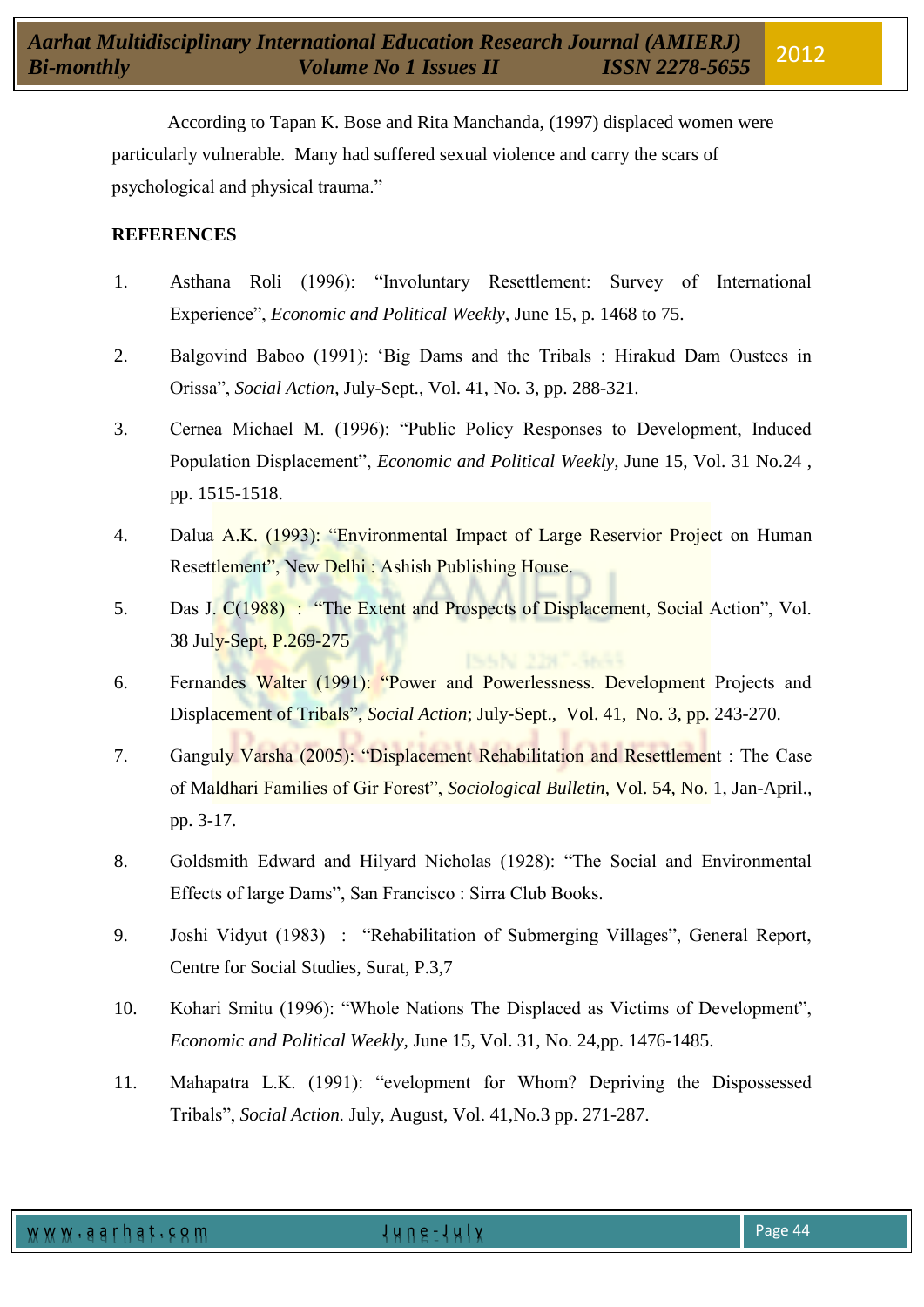- 12. Mathur Hari Moha and Cernea Michael M. (1995): "Development, Displacement and Resettlement", New Delhi : Vikas Publishing House Pvt. Ltd.
- 13. Murickan Jose, M. K. George, K.A. Emmanuel, Jose Boban, Prakash Pillai R. (2003): "Development Induced Displacement", New Delhi : Rawat Publications, Jaipur.Joshi B.L. (1982) Displacment and Rehabilitation, Parimal Prakashan, Aurangabad.
- 14. Nimbkar Jai, Karve Iravati (1969) : "A Survey of the People Displaced Due to Koyana Dam", Deccan College Postgraduate and Research Institute, Pune.
- 15. Park, J.E. and K. Park (1977): "Text book of Preventive and Social Medicine" (A treatise on Community Health), Jabalpur: Banarasidas Bhanot Publishers.
- 16. Parnjape Vijay (1982): "Dharan Ani Vikas Hakara", April-June, Year 3, Vol. 2, Pune : Maharasthra Manav Vidnyan Parishad.
- 17. Patel Arjun (1983) : "Studies on Rehabilitation of Submerging Villages", Surat : Centre for Social Studies.
- 18. Pawar and Patil (1998): "Sociology of Environment", New Delhi : Rawat Publications.
- 19. Pawar S.N. & Patil R.B. (1989) : "A study of Environmental and socio-economic problems of Displacement and Rehabilitation in Koyana Project", New Delhi : Department of Environment, Government of India.
- 20. Ramaswamy (2005): Unpublished Dissertation on Dam and Displacement, Mysore University, Mysore.
- 21. Roxanne Hakim (1996): "Vasava Identity in Transition, Some Theoretical Issues", *Economic and Political Weekly*, June 15, p. 1492-1499.
- 22. Sawant Prakash (1985): "River Dam Construction", New Delhi : Inter India Publication.
- 23. Stanley William (1996): "Machkund, Upper Kolaband NALCO Project in Korapat District, Orissa", *Economic and Political Weekly,* June 15, Vol. 31, No.24,pp. 1533- 1538.
- 24. Thukral Enakshi Ganguly (1992): "Big dams : Displaced People", New Delhi : Sage Publications.